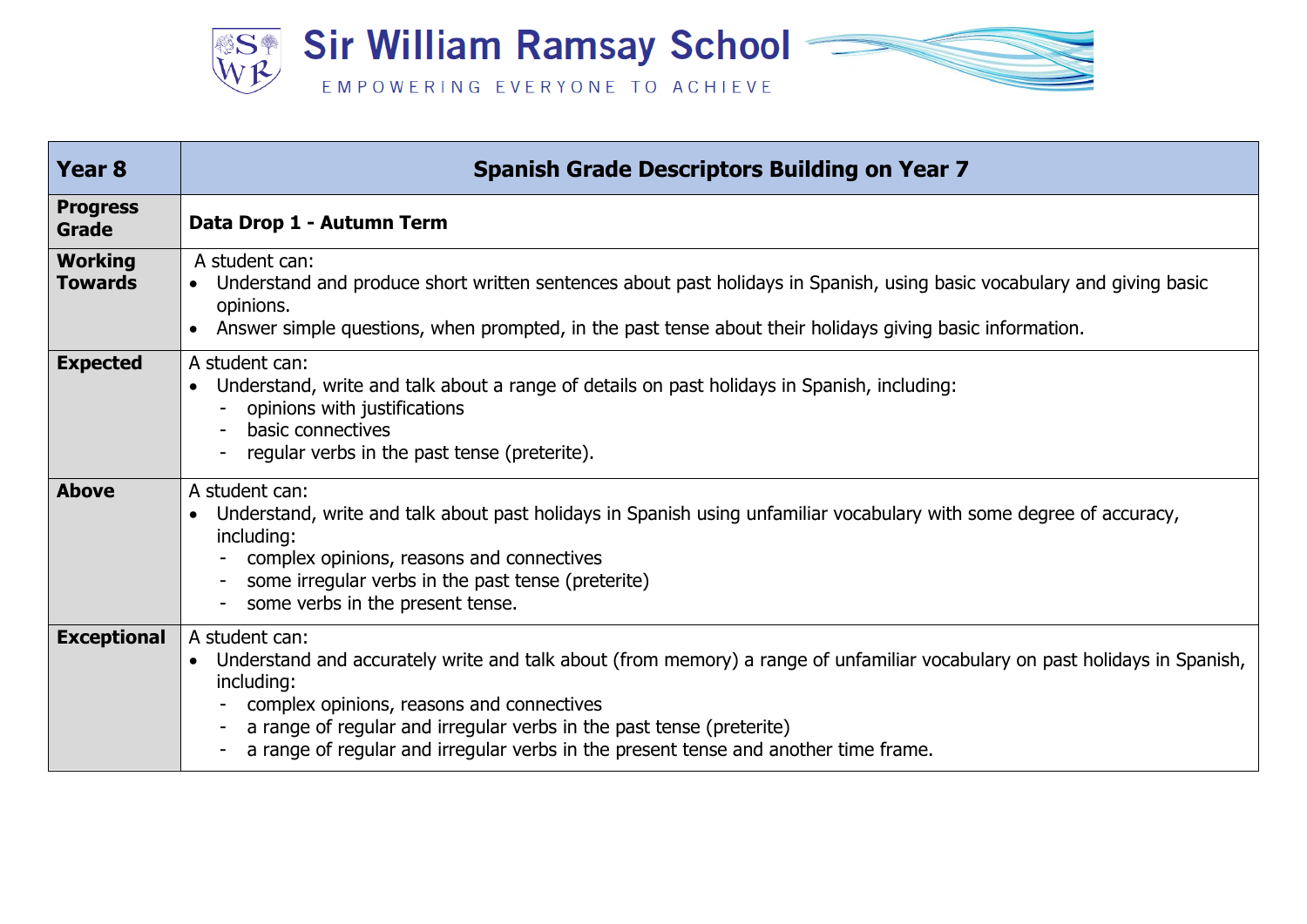

| Year <sub>8</sub>                | <b>Spanish Grade Descriptors Building on Year 7</b>                                                                                                                                                                                                                                                                                                                                                                                                                               |
|----------------------------------|-----------------------------------------------------------------------------------------------------------------------------------------------------------------------------------------------------------------------------------------------------------------------------------------------------------------------------------------------------------------------------------------------------------------------------------------------------------------------------------|
| <b>Progress</b><br>Grade         | Data Drop 2 - Spring Term                                                                                                                                                                                                                                                                                                                                                                                                                                                         |
| <b>Working</b><br><b>Towards</b> | A student can:<br>• Understand and produce short written sentences in Spanish about music, TV programmes and how they use their phones,<br>using basic vocabulary and giving basic opinions.<br>Answer simple questions, when prompted, about music, TV programmes and how they use their phones, giving basic<br>information.                                                                                                                                                    |
| <b>Expected</b>                  | A student can:<br>Understand, write and talk about a range of details on music, TV programmes and how they use their phones in Spanish,<br>including:<br>opinions with justifications<br>basic connectives<br>regular verbs in the present tense<br>basic comparative phrases.                                                                                                                                                                                                    |
| <b>Above</b>                     | A student can:<br>Understand, write and talk about a range of details on music, TV programmes and how they use their phones in Spanish,<br>using unfamiliar vocabulary with some degree of accuracy, including:<br>complex opinions, reasons and connectives<br>regular and some irregular verbs in the present tense<br>some new verbs in the past tense (preterite).                                                                                                            |
| <b>Exceptional</b>               | A student can:<br>Understand and accurately write and talk about (from memory) a range of unfamiliar vocabulary on music, TV programmes<br>and how they use their phones in Spanish, including:<br>complex opinions, reasons and connectives<br>a range of regular and irregular verbs in the present tense<br>$\overline{\phantom{a}}$<br>a range of regular and irregular verbs in the past tense (preterite) and another time frame<br>a range of complex comparative phrases. |